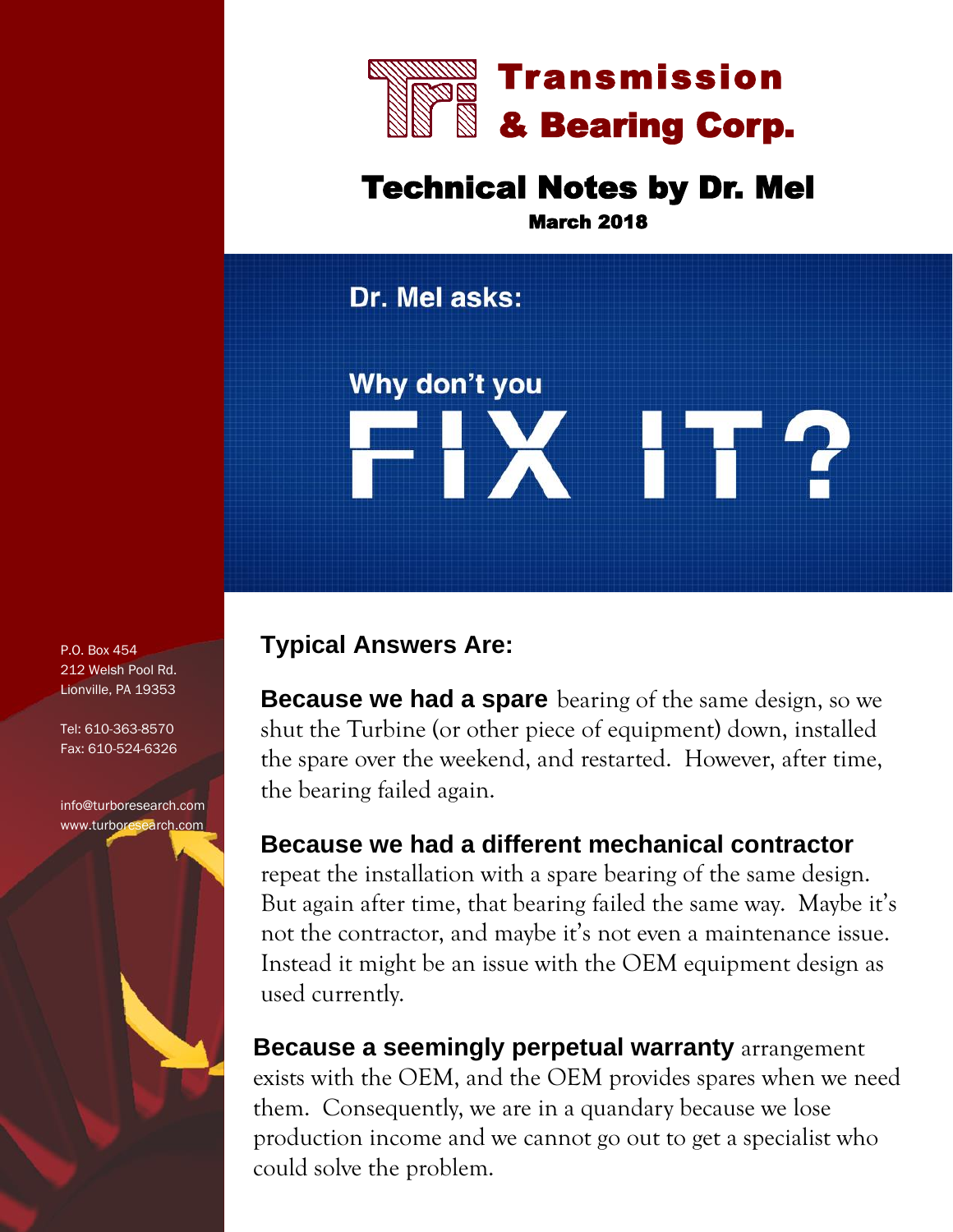**Because a competing OEM claims** that a complete replacement of our expensive equipment is the answer.

**Because if the OEM can't solve the problem**, we doubt anyone else could solve the problem.

**Because we use a competitive bidding process.** A local shop with the lowest cost always gets the award. While we are not happy with the results, we have no choice but to get a cheap refurbishment of the original (failed) bearing and to use it until it fails again.

**Because our standard solution tree has not yielded a long term solution.** Our committee meetings use a solution tree with many branches. Unfortunately, our attempts to fix the problem have not worked.

**If any or all of these reasons seem familiar, you might try another route.**



**Call TRI.** TRI is a very experienced and capable engineering and manufacturing company. TRI performs detailed evaluations of the design of the rotor-bearing system with the objective of permanently solving the problem. Typically, TRI's solution process results in an identification and explanation of the

problem and the solution, described in plain language and sketches for all to understand. With the customer's approval of the solution, TRI will complete a specific design of upgraded bearings or other hardware to resolve the problem for consideration by the customer. With approval, TRI will then manufacture the products in TRI's highly capable shops. TRI will subsequently provide direction for installation and will monitor start-up.

For decades, TRI has been solving design problems for all types of rotating machinery - Steam Turbine-Generators from 5 to 1350 MW, pumps- horizontal